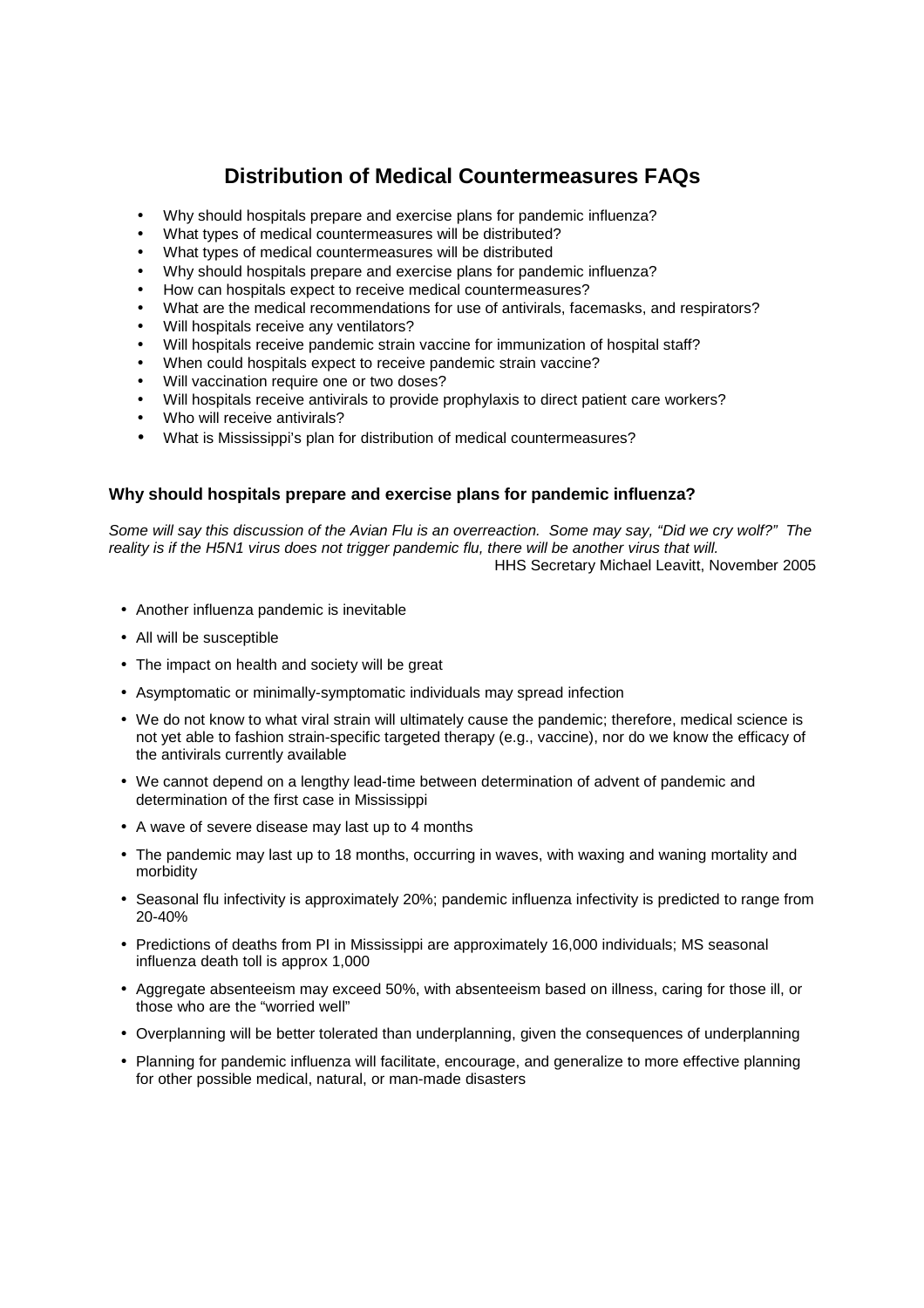## **What types of medical countermeasures will be distributed to states by the Federal Division of the Strategic National Stockpile?**

- 1. Antiviral medications— Two drugs (in the neuraminidase inhibitors class), oseltamivir (commercially known as Tamiflu ®) and zanamivir (commercially known as Relenza ®)
- 2. Facemasks-- Facemasks are loose-fitting, disposable masks that cover the nose and mouth. These include products labeled as surgical, dental, medical procedure, isolation, and laser masks.Facemasks help stop droplets from being spread by the person wearing them. They also keep splashes or sprays from reaching the mouth and nose of the person wearing the facemask. They are not designed to protect you against breathing in very small particles. Facemasks should be used once and then thrown away in the trash.
- **3.** Respirators—There are multiple types of N-95 respirators on hand in the SNS. A respirator (for example, an N95 or higher filtering facepiece respirator) is designed to protect you from breathing in very small particles, which might contain viruses. These types of respirators fit tightly to the face so that most air is inhaled through the filter material. To work most effectively, N95 respirators must be specially fitted for each person who wears one (this is called "fit-testing" and is usually done in a workplace where respirators are used). **The Federal Strategic National Stockpile currently has N95 respirators from Kimberly Clark, 3M, Moldex and Gerson. N95's from other vendors could be obtained with future procurements.**
- 4. Additional items in SNS inventory—Personal protective equipment (protective face shields, gowns, gloves), intravenous antibiotics, and other medical supplies.
- 5. Ventilators—Currently, the SNS includes two models of ventilators, the Puritan Bennett LP10 and the Impact Uni-Vent Eagle 754.



# **Figure 1. Surgical Mask**

**Figure 2. N95 Filtering Facepiece Respirators (A-E)** A. Cup style N95 respirator: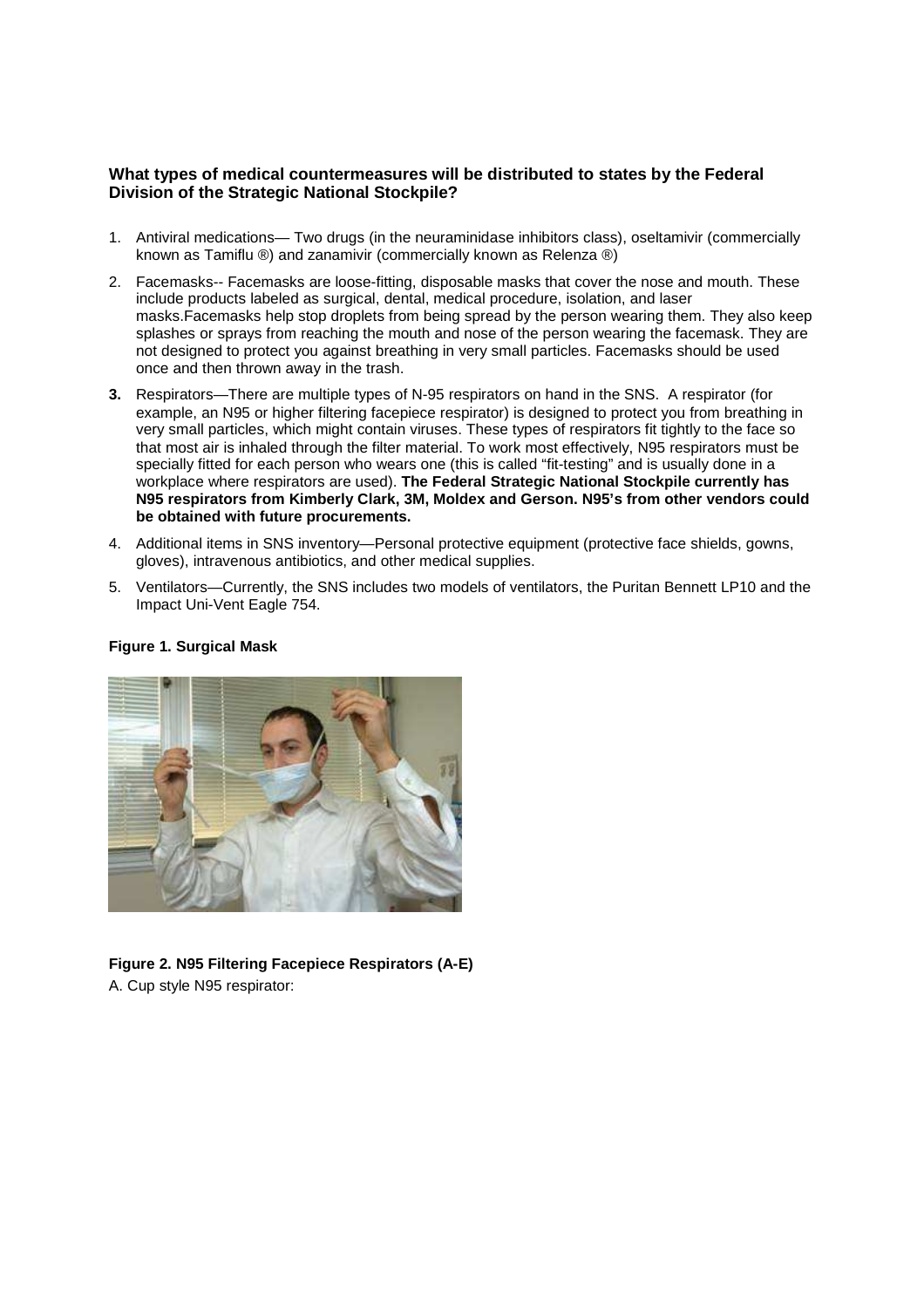

Photo courtesy of Moldex



Photo courtesy of Alpha Pro Tech

D. Flat fold N95 respirator



Photo courtesy of 3M



Photo courtesy of NIOSH





Photo courtesy of Kimberly-Clark

C. C. Fan fold N95 respirator







Photos courtesy of Aearo<br>
Contable Photos courtesy of Aearo Safety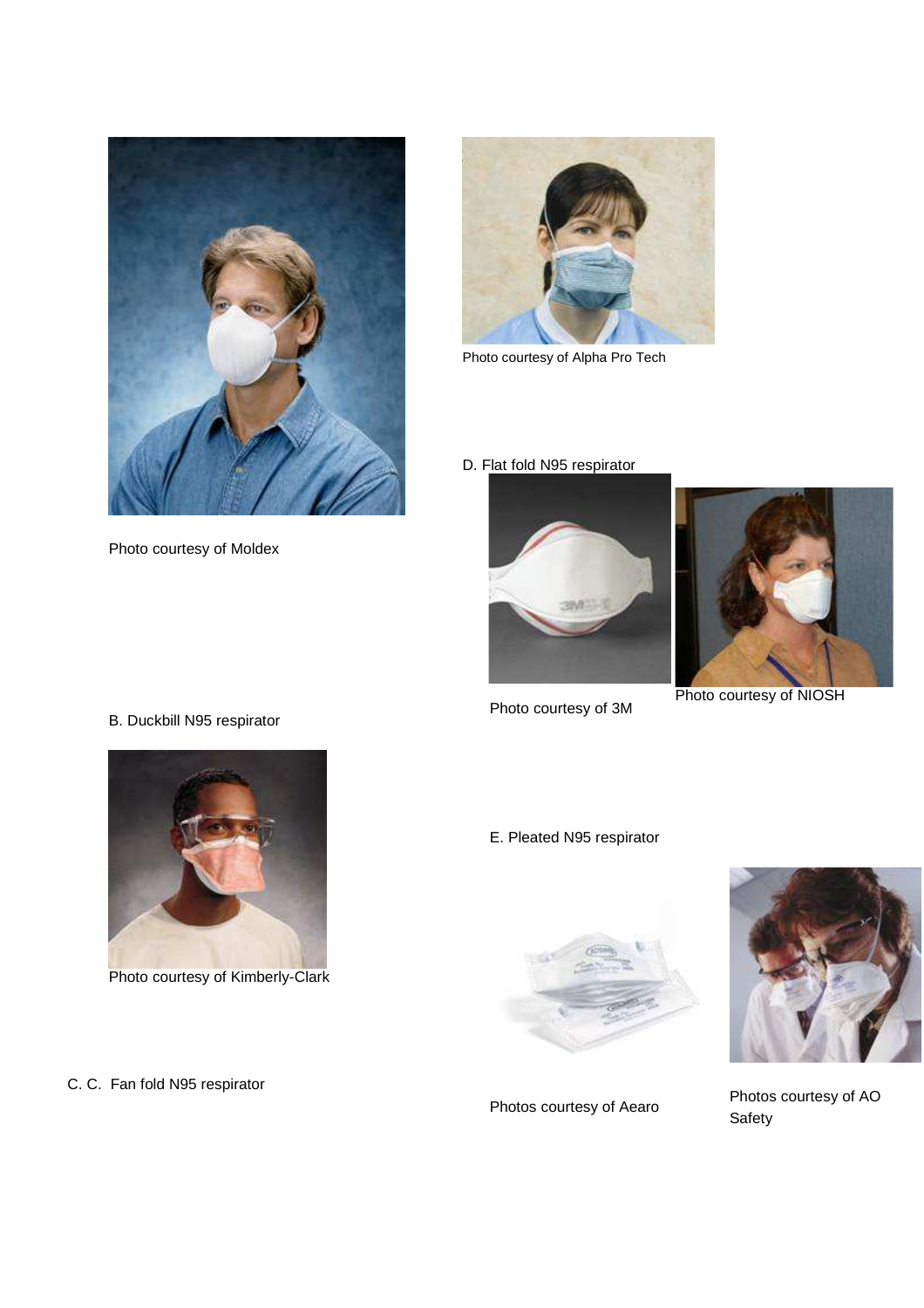## **How can hospitals expect to receive medical countermeasures to supports efforts during an influenza pandemic?**

The Department of Health and Human Services (DHHS)/Centers for Disease Control and Prevention (CDC) plan for allocation and distribution of medical countermeasures includes a proactive push to States. The Director of the CDC in consultation with the Secretary of HHS will determine when to activate the SNS to begin the distribution of the medical materiel based on the WHO Phase characterization and the severity of disease. The "triggers" for deployment of these assets continue to be discussed within HHS and CDC, but confirmation of sustained human to human (domestically or internationally) will play very heavily on outcomes. Currently, States expect that receipt of medical countermeasures will be distributed using a "metered" methodology: Mississippi would receive 25% of the above-described medical materiel in 4 separate aliquots. The timeframe for receipt of each of the aliquots will also be determined by the CDC. Once medical materiel is received by the Mississippi State Department of Health (MSDH), it will in turn be distributed to locals without delay. The proactive distribution of medical materiel by Federal and State public health entities ensures supplies are received by locals before the need for assets becomes critical. Recommendations for appropriate use and timing for use will be communicated by the MSDH at that time as well. For Mississippi's plan for distribution to local medical entities, please see last question on this handout.

## **What are the medical recommendations for use of antivirals, facemasks, and respirators?**

1. Antivirals

In speaking to the medical recommendations for the use of antivirals, the distinction must first be made regarding the logistical source of the antivirals. **Antivirals received through the Federally subsidized contract to states and antivirals received through distribution from the Federal SNS program are labeled and intended for treatment purposes only.**

Medical recommendations for use of antivirals are consistent at the time of this statement with guidance contained in the U.S. Department of Health and Human Services Pandemic Influenza Plan posted at www.pandemicflu.gov. Recommendations will be updated as additional federal guidance is received.

**Use of antiviral drugs during an influenza pandemic will fall into three categories: preexposure prophylaxis, post-exposure prophylaxis, and treatment of influenza illness.** Part 2, Supplement 7, of the HHS plan, addresses these uses of antiviral drugs. Because of the limited global capacity to manufacture antiviral drugs, federal guidance currently emphasizes their use for treatment of influenza illness. In addition, the use of antivirals for prophylaxis will be constrained by increasing risk of side effects with prolonged use and the potential emergence of drug-resistant variants of the pandemic strain, particularly with long-term use of M2 inhibitors (amantadine and rimantadine). Fortunately, the need for antiviral prophylaxis may decrease once an effective PI vaccine becomes available for use among healthcare workers and other groups receiving prophylactic antivirals.

According to current federal planning guidance, **pre-exposure prophylaxis** would be used primarily in the following three groups:

- Health care workers in emergency departments, intensive care units, dialysis centers, and EMS providers since these groups are most critical to an effective healthcare response and have limited surge capacity;
- Outpatients who are in the highest risk groups for hospitalization and death;
- Other health care workers with direct patient contact to decrease absenteeism and preserve optimal function of the health care system.

**Post-exposure prophylaxis** might be useful in the following settings:

• Attempts to control small, well-defined disease clusters, for example, outbreaks in long-term care facilities;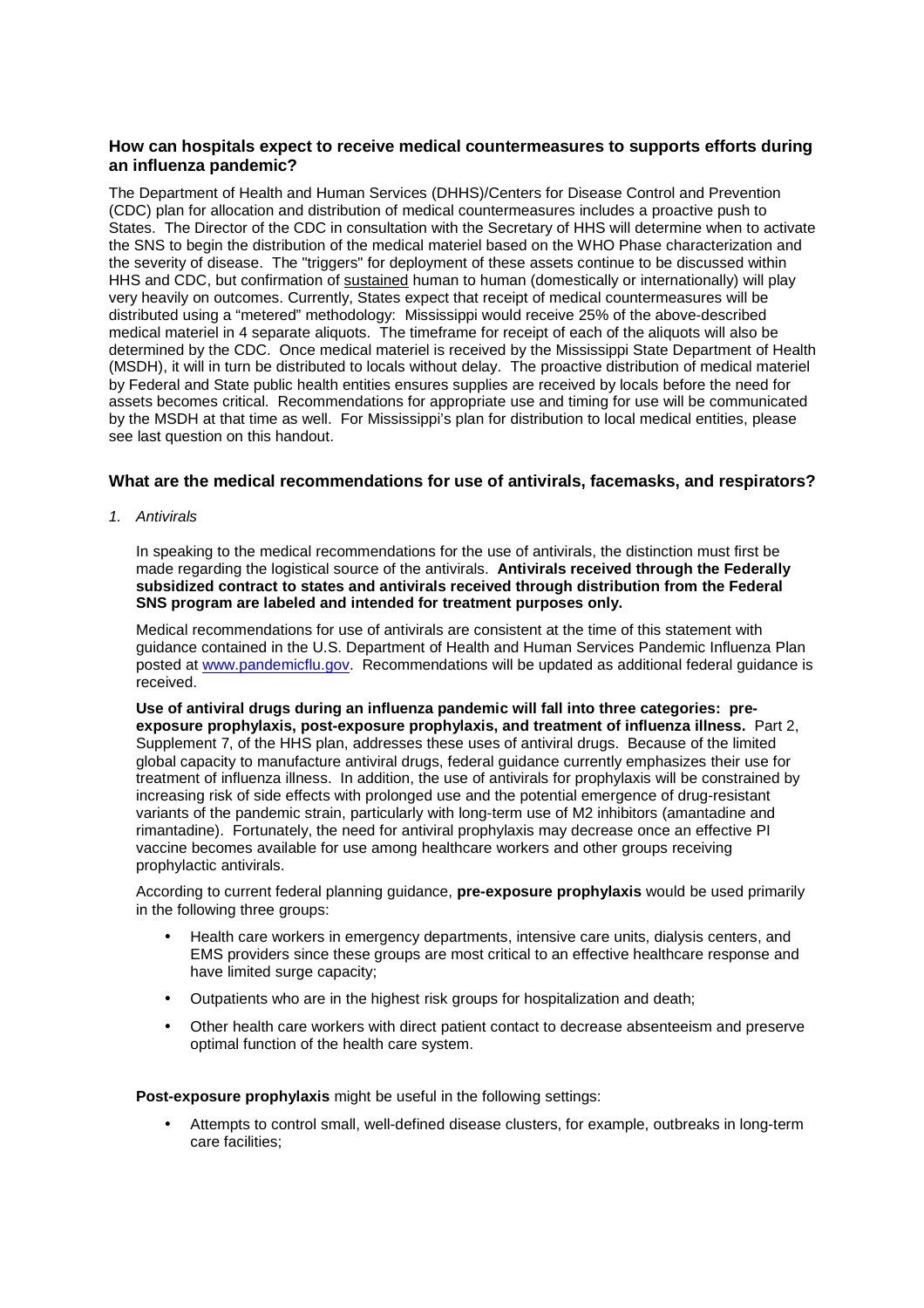• For the protection of individuals with a known recent exposure to a pandemic virus, for example, household contacts of PI patients.

#### **Additional consideration regarding the use of antivirals for prophylaxis:**

- If a pandemic virus is susceptible to M2 ion channel inhibitors, amantadine and rimantadine should be reserved for prophylaxis, although drug resistance may emerge quickly;
- The number of persons who receive prophylaxis with oseltamivir should be minimized, primarily to extend supplies available to treat persons at highest risk of serious morbidity and mortality. If sufficient antiviral supplies are available, prophylaxis should be used only during peak periods of virus circulation to protect small groups of front-line healthcare workers and other providers of essential community services prior to availability of vaccine;
- Strategies for antiviral prophylaxis may be revised as the pandemic progresses, depending on supplies, on what is learned about the pandemic strain and on when a vaccine becomes available.

#### **Considerations regarding the use of antivirals in the treatment of influenza illness:**

- The effectiveness of the drugs, among other things, depends on their early administration (within 48 hours after symptom onset).
- Antivirals may help prevent infection in people at risk and lessen the impact of symptoms in those infected with influenza.
- It is unlikely that they would substantially modify the course or effectively contain the spread of an influenza pandemic.
- A number of antiviral medications (antivirals) are approved by the U.S. Food and Drug Administration (FDA) to treat and sometimes prevent flu. At this time, Tamiflu ® and Relenza ® are the most likely antivirals to be used in a pandemic.

#### 2. Facemasks and respirators

Recommendations for use of facemasks are consistent at the time of this statement with guidance contained in the U.S. Department of Health and Human Services

Interim Guidance on Planning for the Use of Surgical Masks and Respirators in Health Care Settings during an Influenza Pandemic posted at www.pandemicflu.gov. Recommendations will be updated as additional federal guidance is received.

#### **Use of Surgical Masks and Respirators in Health Care Settings**

Surgical mask and respirator use is one component of a system of infection control practices to prevent the spread of infection between infected and non-infected persons where pandemic influenza patients might receive health care services (e.g., hospitals, emergency departments, out-patient facilities, residential care facilities, emergency medical services, home health care delivery). During an influenza pandemic, surgical masks and respirators—along with other forms of personal protective equipment (e.g., gloves, gowns, and goggles)—should be used by health care personnel in health care settings in conjunction with Standard and Droplet Precautions, respiratory hygiene, cough etiquette, vaccination, and early diagnosis and treatment.

#### **Recommendations**

1. National Institute for Occupational Safety and Health (NIOSH)-certified respirators (N95 or higher) are recommended for use during activities that have a high likelihood of generating infectious respiratory aerosols, [c] including the following high-risk situations: [d]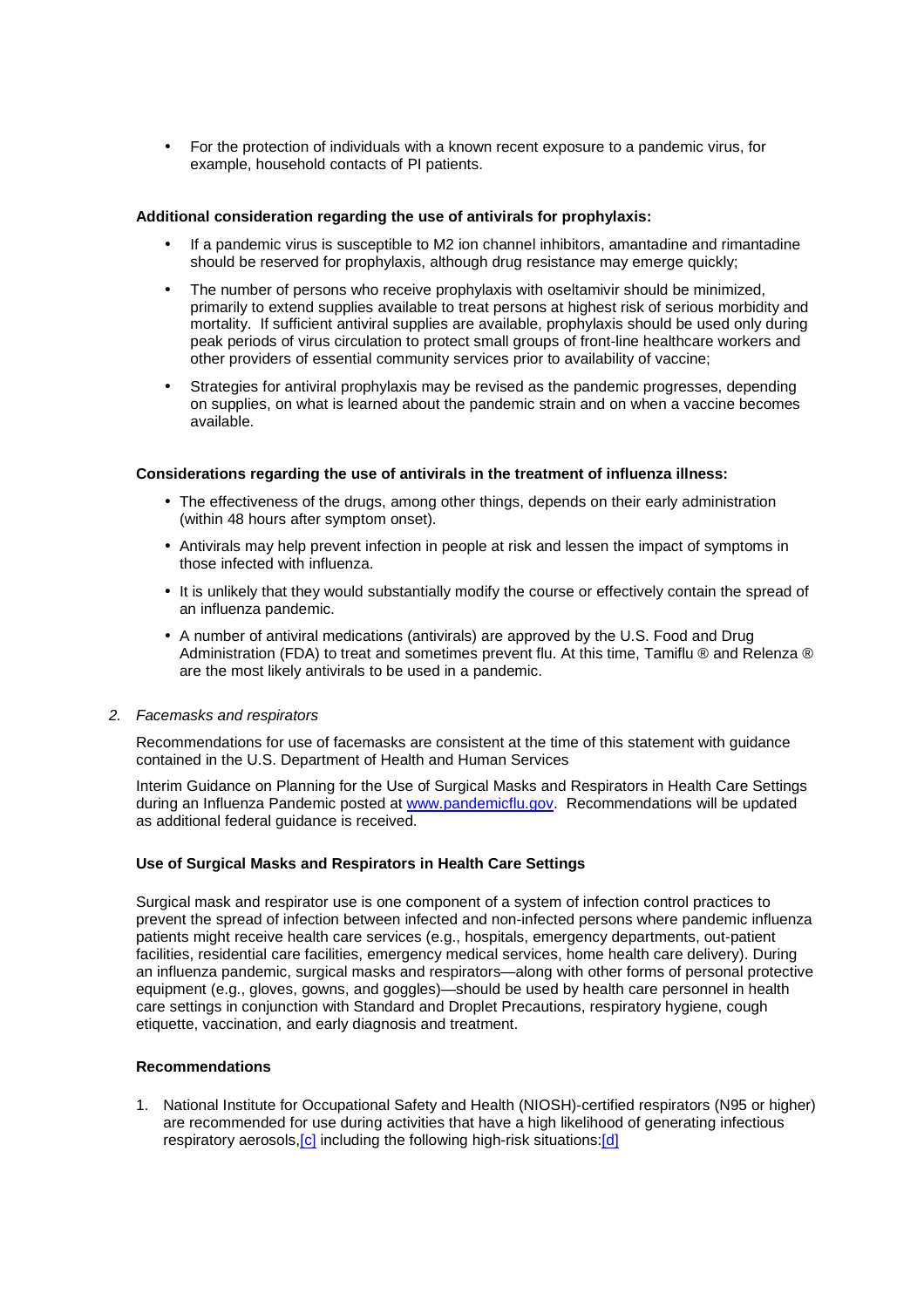- Aerosol-generating procedures (e.g., endotracheal intubation, nebulizer treatment, and bronchoscopy) performed on patients with confirmed or suspected pandemic influenza
- Resuscitation of a patient with confirmed or suspected pandemic influenza (i.e., emergency intubation or cardiac pulmonary resuscitation)
- Providing direct care for patients with confirmed or suspected pandemic influenzaassociated pneumonia (as determined on the basis of clinical diagnosis or chest x-ray), who might produce larger-than-normal amounts of respirable infectious particles when they cough

In the event of actual or anticipated shortages of N95 respirators:

- Other NIOSH-certified N-, R-, or P-class respirators should be considered in lieu of the N95 respirator.
- If re-useable elastomeric respirators are used, these respirators must be decontaminated according to the manufacturer's instructions after each use.
- Powered air purifying respirators (PAPRs) may be considered for certain workers and tasks (e.g., high-risk activities). Loose-fitting PAPRs have the advantages of providing eye protection, being comfortable to wear, and not requiring fit-testing; however, hearing (e.g., for auscultation) is impaired, limiting their utility for clinical care. Training is required to ensure proper use and care of PAPRs.
- 2. Use of N95 respirators for other direct care activities involving patients with confirmed or suspected pandemic influenza is also prudent. Hospital planners should take this into consideration during planning and preparation in their facilities when ordering supplies. In addition, several measures can be employed to minimize the number of personnel required to come in contact with suspected or confirmed pandemic influenza patients, thereby reducing worker exposure and minimizing the demand for respirators. Such measures include the following:
	- Establishing specific wards for patients with pandemic influenza
	- Assigning dedicated staff (e.g., health care, housekeeping, janitorial) to provide care for pandemic influenza patients and restricting those staff from working with non-influenza patients
	- Dedicating entrances and passageways for influenza patients

Planning assumptions and projections suggest that shortages of respirators are likely in a sustained pandemic (22). Therefore, in the event of an actual or anticipated shortage, hospital planners must ensure that sufficient numbers of respirators are prioritized for use during the highrisk procedures described in Recommendation 1. This will require careful planning as well as real-time supply monitoring to ensure that excess respirators are not held in reserve while health care personnel are conducting activities for which they would otherwise be provided respiratory protection. Conversely, excessive use of respirators could result in their unavailability for high-risk procedures. Decision guidance for determining respirator wear should consider factors such as duration, frequency, proximity, and degree of contact with the patient. Occupational health and safety professionals can assist with making these site- and activity-specific decisions. For example, a nurse entering a room with a suspected or confirmed pandemic influenza patient to obtain vital signs should wear an N95 respirator. A housekeeper entering multiple rooms of confirmed or suspected influenza patients to mop floors or clean patient equipment should be similarly protected. Work activities such as those performed by a receptionist at the entrance of a hospital should be designed to prevent exposure of the worker to large numbers of potentially infected patients. In such situations, the use of transparent barriers or enclosures is preferable to the use of respirators.

If supplies of N95 (or higher) respirators are not available, surgical masks can provide benefits against large droplet exposure, and should be worn for all health care activities for patients with confirmed or suspected pandemic-influenza.

3. Negative pressure isolation is not required for routine patient care of individuals with pandemic influenza. If possible, airborne infection isolation rooms should be used when performing high-risk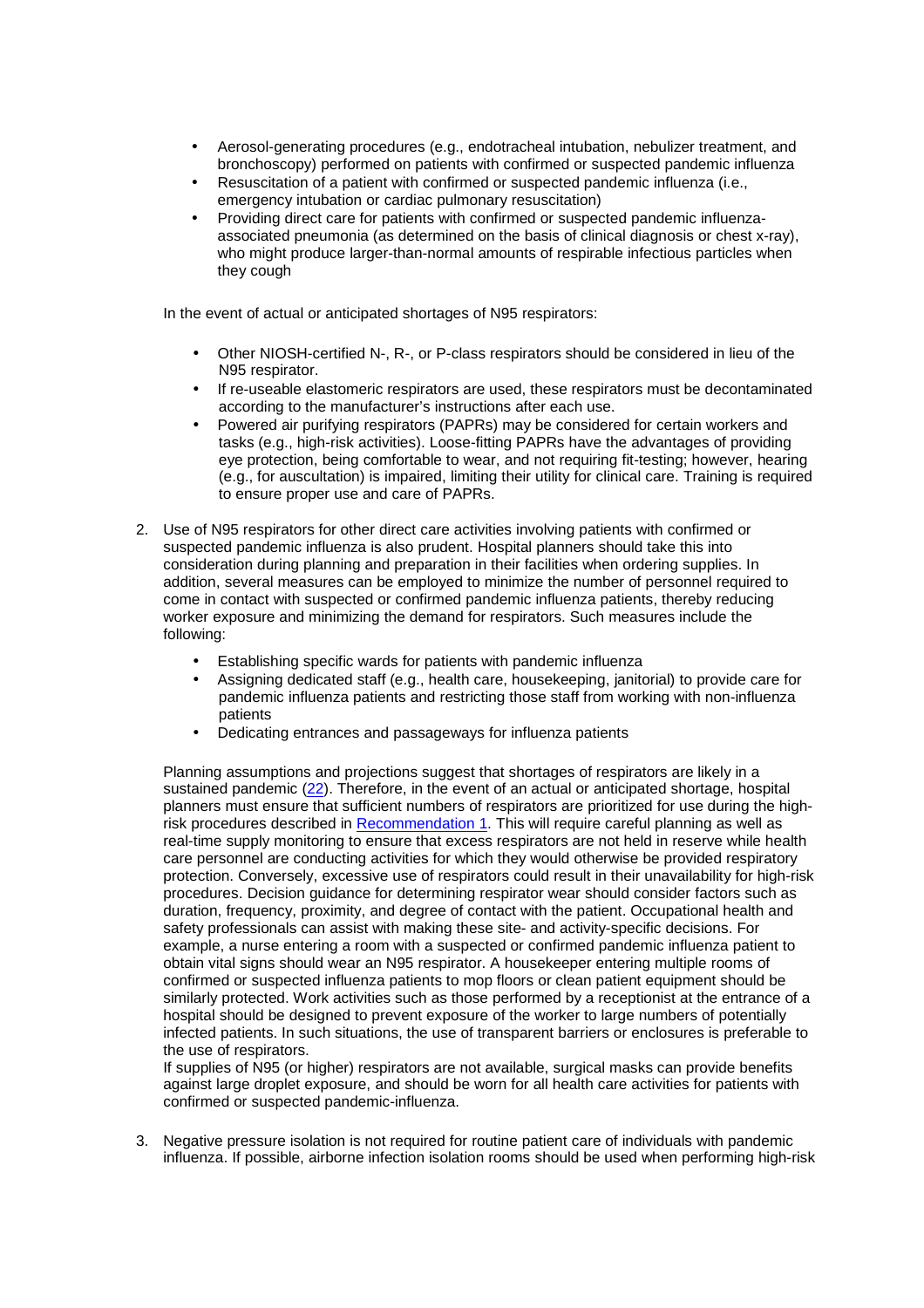aerosol-generating procedures. If work flow, timing, resources, availability, or other factors prevent the use of airborne infection isolation rooms, it is prudent to conduct these activities in a private room (with the door closed) or other enclosed area, if possible, and to limit personnel in the room to the minimum number necessary to perform the procedure properly.

### **Guidance for Correct Use**

Respirator use should be in the context of a complete respiratory protection program in accordance with Occupational Safety and Health Administration (OSHA) regulations. Detailed information on respiratory protection programs, including fit test procedures, can be accessed at OSHA's Respiratory Protection eTool (www.osha.gov/SLTC/etools/respiratory). Staff with responsibility for direct patient care should be medically cleared, trained, and fit-tested for respirator use. Training topics should include the following:

- Proper fit-testing, wearing, and use of respirators
- Safe removal of respirators
- Safe disposal of respirators
- Medical contraindications to respirator use

If a respirator that provides protection from splashes of blood or body fluids is needed, NIOSHcertified, FDA-cleared surgical N95 (or higher) respirators should be selected. Additional information on N95 respirators and other types of respirators may be found in Appendix B , at: NIOSH's Respirator Fact Sheet (http://www.cdc.gov/niosh/npptl/topics/respirators/factsheets/respfact.html), and at FDA's Masks and N95 Respirators (www.fda.gov/cdrh/ppe/masksrespirators.html) fact sheet.

Persons who wear surgical masks or respirators should be advised that:

- Surgical mask or respirator use should not take the place of preventive interventions, such as respiratory etiquette and hand hygiene.
- To offer protection, surgical masks and respirators must be worn correctly and consistently throughout the time they are used.
- Wearing a surgical mask or respirator incorrectly, or removing or disposing of it improperly, could allow contamination of the hands or mucous membranes of the wearer or others, possibly resulting in disease transmission.
- Proper surgical mask or respirator use and removal includes the following:
- Prior to putting on a respirator or surgical mask, wash hands thoroughly with soap and water or use an alcohol-based hand sanitizer to reduce the possibility of inadvertent contact between contaminated hands and mucous membranes.
- If worn in the presence of infectious persons, a respirator or surgical mask may become contaminated with infectious material; therefore, avoid touching the outside of the device to help prevent contamination of hands.
- Once worn in the presence of a patient with patient with pandemic influenza, the surgical mask or disposable N95 respirator should be removed and appropriately discarded.
- After the surgical mask or respirator has been removed and discarded, wash hands thoroughly with soap and water, or use an alcohol-based hand sanitizer.
- Further information can be found at http://www.cdc.gov/ncidod/sars/respirators.htm and http://www.cdc.gov/niosh/npptl/topics/respirators/factsheets/respsars.html#F.

# **Will hospitals receive any ventilators?**

Ventilators received through the SNS will be distributed to alternate care sites to support care for patients with pandemic influenza. Hospitals should take inventory of all ventilators, including those that may currently be out-of-service (may be an older model) but function properly. It is possible that these out-ofservice models could augment supplies of ventilators at hospitals.